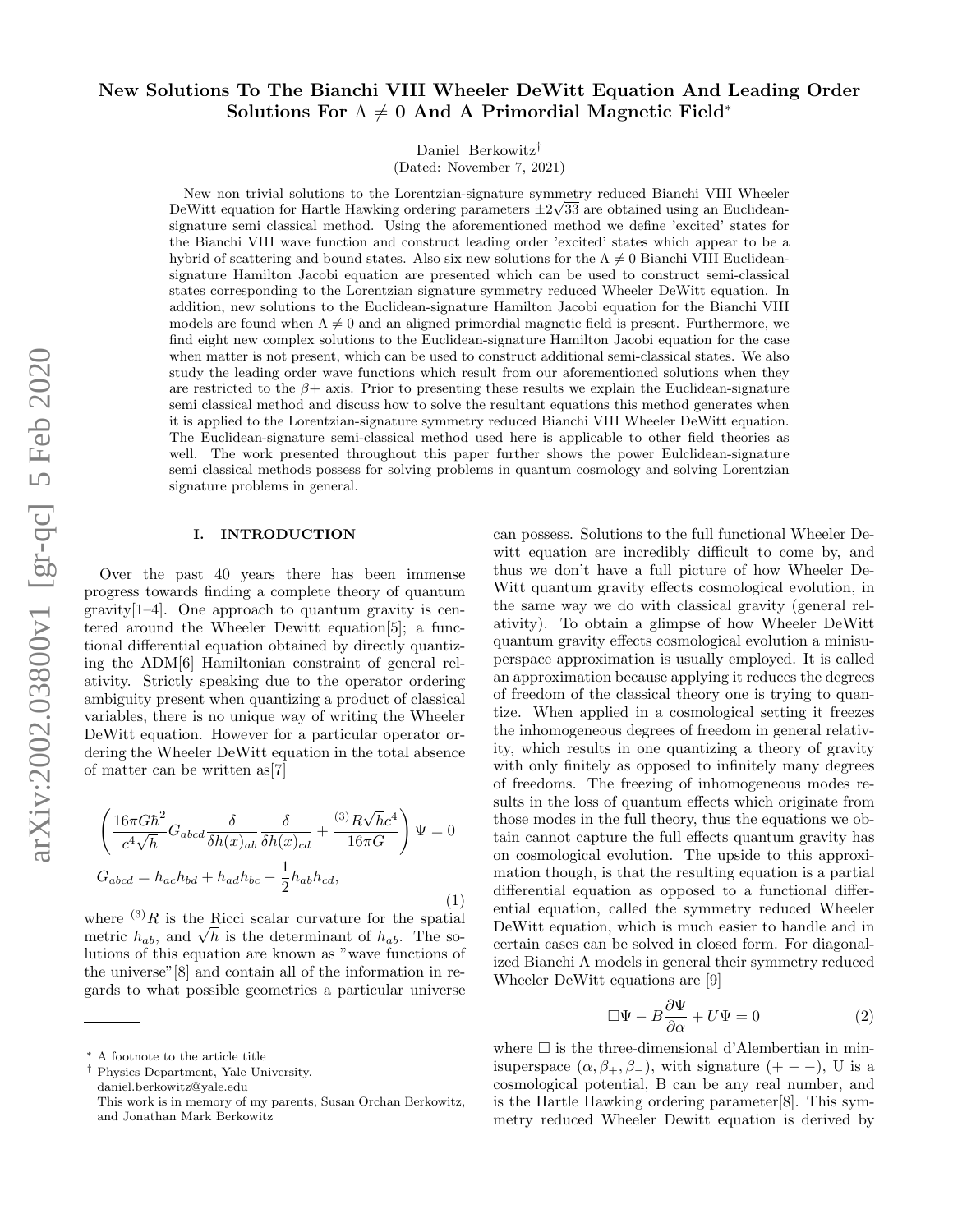inserting a diagonalized Bianchi A metric which has the following form

$$
ds^{2} = -N^{2}dt^{2} + \frac{L^{2}}{6\pi}e^{2\alpha(t)}\left(e^{2\beta(t)}\right)_{ab}\omega^{a}\omega^{b}
$$
 (3)

into the Einstein-Hilbert action written in terms of ADM variables

$$
S = \frac{c^3}{16\pi G} \int dt d^3x N \sqrt{h} \left( K_{ab} K^{ab} - K^2 + {}^{(3)}R - 2\Lambda \right); \tag{4}
$$

where  $K_{ab}$  are the components of the extrinsic curvature which measure the curvature induced on the Riemannian manifold equipped with spatial metric  $h_{ab}$ , from the higher dimensional space-time it is embedded in; and  $L$  is a constant with dimensions of length which can in principle be absorbed into  $\alpha(t)$  as shift in it. After computing the ADM variables in the above action the Lagrnagian density can be found which allows one to construct a Hamiltonian density, which due to the constrained nature of general relativity vanishes. Afterwards the kinetic term in the Hamiltonain constraint will look like

$$
e^{-3\alpha} \left( -p_{\alpha}^2 + p_+^2 + p_-^2 \right) \tag{5}
$$

and can be quantized as follows

$$
\begin{array}{l} -e^{-3\alpha}p_{\alpha}^{2} \longrightarrow \frac{\hbar^{2}}{e^{(3-B)\alpha}} \frac{\partial}{\partial \alpha} \left( e^{-B\alpha} \frac{\partial}{\partial \alpha} \right) \\ e^{-3\alpha}p_{+}^{2} \longrightarrow \frac{-\hbar^{2}}{e^{3\alpha}} \frac{\partial^{2}}{\partial \beta_{+}^{2}} \\ e^{-3\alpha}p_{-}^{2} \longrightarrow \frac{-\hbar^{2}}{e^{3\alpha}} \frac{\partial^{2}}{\partial \beta_{-}^{2}} \end{array} \tag{6}
$$

which results in a equation which can be rearranged into (2). In the notation introduced by Misner[10][11]  $\alpha(t)$  roughly measures the local scale factor of the spatial surface and  $(e^{2\beta(t)})_{ij}$  is  $\text{diag}\left(e^{2\beta(t)_++2\sqrt{3}\beta(t)_-},e^{2\beta(t)_++2\sqrt{3}\beta(t)_-},e^{-4\beta(t)_+}\right)$  where  $\beta_+$  and  $\beta_-$  measure the amount of anisotropy present on the spatial hypersurface. The  $\omega^i$  terms are one forms defined on the spatial hypersurface of each Bianchi cosmology and obey  $d\omega^i = \frac{1}{2}C^i_{jk}\omega^j \wedge \omega^k$  where  $C^i_{jk}$  are the structure constants of the invariance Lie group associated with each particular class of Bianchi models. For the Bianchi VIII models which is the main focus of this paper the one forms are

$$
\omega^{1} = dx - \sinh(y)dz
$$
  
\n
$$
\omega^{2} = \cos(x)dy - \sin(x)\cosh(y)dz.
$$
 (7)  
\n
$$
\omega^{3} = \sin(x)dy + \cos(x)\cosh(y)dz
$$

Using the methodology presented in [12] for writing out cosmological potentials for Bianchi A models with certain matter sources such as a cosmological constant and a primordial magnetic field we will use the Euclideansignature semi classical method to study the following Lorentizian signature Wheeler DeWitt equation

$$
\Box \Psi - B \frac{\partial \Psi}{\partial \alpha} + U \Psi = 0
$$
  
\n
$$
U = (f) 4e^{6\beta_+} \left( e^{6\beta_+} \sinh^2 \left( 2\sqrt{3}\beta_- \right) + \cosh \left( 2\sqrt{3}\beta_- \right) \right)
$$
  
\n
$$
+ \frac{2e^{6a}\Lambda}{9\pi} + 2b^2 e^{2\alpha - 4\beta_+} + f
$$
  
\n
$$
f = \frac{1}{3} e^{4\alpha - 8\beta_+}
$$
\n(8)

in units where  $G = 1$ ,  $c = 1$ ,  $\hbar = 1$ , and  $L = 1$ . Also we choose a different normalization for  $\Lambda$  than the one presented in [12].

This equation (8) can be seen as the analogue of the Schrödinger equation for Wheeler DeWitt Bianchi VIII quantum cosmology. However, it possesses many fundamental differences with the Schrödinger equation which obscures the meaning behind  $\psi$ . Two notable differences are the absence of any first order time derivative, and the requirement that physically meaningful  $\psi$ 's must be annihilated by the quantized Hamiltonian constraint  $\mathcal{H}$ , this leads to the problem of time manifesting as

$$
i\hbar \frac{\partial \Psi}{\partial t} = N \hat{\mathcal{H}}_{\perp} \Psi
$$

$$
\frac{\partial \Psi}{\partial t} = 0.
$$
 (9)

A way around this for our purposes is to denote one of the Misner variables to be our clock. A good clock increases monotonically. Out of the variables we can choose from,  $\alpha$  which corresponds to the scale factor of a Bianchi VIII universe is the best candidate for our clock and will be for practical purposes our "time" [5] parameter. However, due to the immense difficulty in constructing a dynamical unitary operator from the symmetry reduced Wheeler DeWitt equation,  $|\psi(\alpha,\beta_+,\beta_-)|^2$  is not conserved in  $\alpha$ , thus we cannot assign a simple probabilistic interpretation to our wave function. Solutions to the symmetry reduced Wheeler DeWitt equation can be interpreted through more elaborate means [13][14]. Furthermore our solutions can be expressed as a complex valued wave function, thus allowing one to analyze them using a Klein-Gordon current [15] [16]

$$
\mathcal{J} = \frac{i}{2} \left( \psi^* \nabla \psi - \psi \nabla \psi^* \right). \tag{10}
$$

A quantitative analysis of our mathematical results will be left to future works. This paper will have the following structure. First, we will explain the Euclideansignature semi classical method developed by Moncrief et al. [17] and discuss how to solve the resultant equations this method generates when it is applied to the symmetry reduced Bianchi VIII Wheeler DeWitt equation. We will then use the solutions to the resultant equations to construct new solutions for the symmetry reduced Bianchi VIII Wheeler DeWitt equation for the case where  $\Lambda = 0$ for two particular Hartle Hawking parameters. We will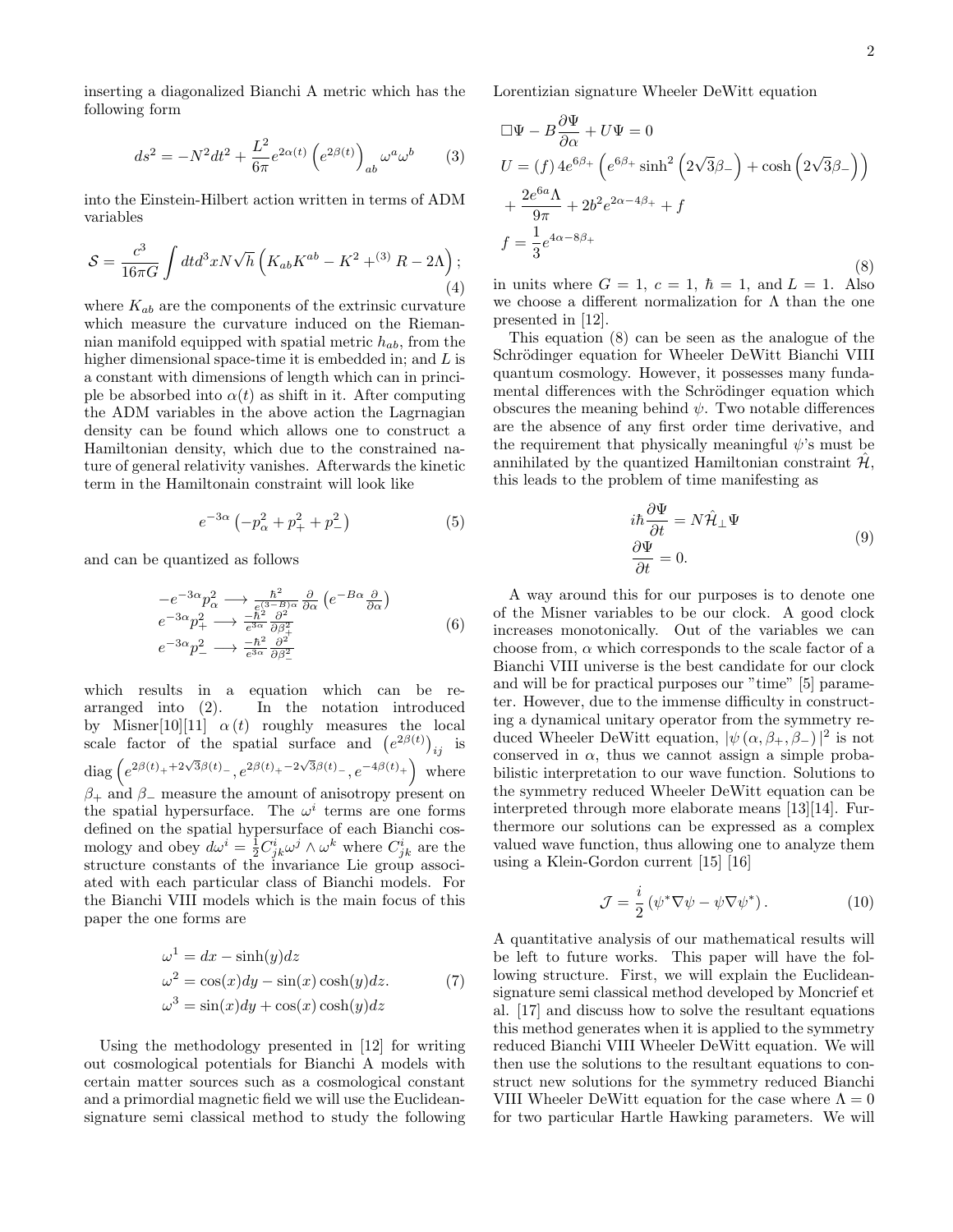then define 'excited' states and construct semi-classical states when  $\Lambda = 0$ . Afterward, we will present a plethora of other solutions to the Euclidean-signature Hamilton Jacobi equation for the case when  $\Lambda \neq 0$ , when  $\Lambda = 0$ , and when both a cosmological constant and a primordial field are present, which on their own can be used to construct a variety of leading order solutions. Afterwards we will analyze the leading order solutions constructed from the aforementioned solutions to the Euclidean-signature Hamiliton Jacobi equation for the case when we restrict ourselves to the  $\beta_+$  axis. Finally we will give closing remarks. It should be noted that past this point all references to the Wheeler DeWitt equation unless otherwise stated refer to the symmetry reduced Bianchi VIII Wheeler DeWitt equation. Also the terms leading order solution and semi-classical state will be used interchangeably.

## II. THE EUCLIDEAN-SIGNATURE SEMI CLASSICAL METHOD

Our outline of this method will follow closely [18]. The method outlined in this section and its resultant equations can in principle be used to construct solutions (closed form and asymptotic) to a wide class of quantum cosmological models such as all of the Bianchi A models and their corresponding locally rotationally symmetric (LRS) models expressed in Misner variables.

The first step we will take in solving the Wheeler De-Witt equation is to introduce the ansatz

$$
\stackrel{(0)}{\Psi}_{\hbar} = e^{-S_{\hbar}/\hbar} \tag{11}
$$

where  $S_{\hbar}$  is a function of  $(\alpha, \beta_+, \beta_-)$  We will rescale  $S_{\hbar}$ in the following way

$$
\mathcal{S}_{\hbar} := \frac{G}{c^3 L^2} S_{\hbar} \tag{12}
$$

where  $\mathcal{S}_{\hbar}$  is dimensionless and admits the following power series in terms of this dimensionless parameter

$$
X := \frac{L_{\text{Planck}}^2}{L^2} = \frac{G\hbar}{c^3 L^2}.
$$
 (13)

The series is given by

.

$$
S_{\hbar} = S_{(0)} + XS_{(1)} + \frac{X^2}{2!}S_{(2)} + \cdots + \frac{X^k}{k!}S_{(k)} + \cdots (14)
$$

, and as a result our initial ansatz now takes the following form

$$
\stackrel{(0)}{\Psi}_{\hbar} = e^{-\frac{1}{X}\mathcal{S}_{(0)} - \mathcal{S}_{(1)} - \frac{X}{2!}\mathcal{S}_{(2)} - \cdots} \tag{15}
$$

Substituting this ansatz into the Wheeler-DeWitt equation and requiring satisfaction, order-by-order in

powers of X leads immediately to the sequence of equations

$$
\left(\frac{\partial S_{(0)}}{\partial \alpha}\right)^2 - \left(\frac{\partial S_{(0)}}{\partial \beta_+}\right)^2 - \left(\frac{\partial S_{(0)}}{\partial \beta_-}\right)^2 + U = 0 \qquad (16)
$$

$$
2\left[\frac{\partial S_{(0)}}{\partial \alpha}\frac{\partial S_{(1)}}{\partial \alpha} - \frac{\partial S_{(0)}}{\partial \beta_{+}}\frac{\partial S_{(1)}}{\partial \beta_{+}} - \frac{\partial S_{(0)}}{\partial \beta_{-}}\frac{\partial S_{(1)}}{\partial \beta_{-}}\right] + B\frac{\partial S_{(0)}}{\partial \alpha} - \frac{\partial^{2} S_{(0)}}{\partial \alpha^{2}} + \frac{\partial^{2} S_{(0)}}{\partial \beta_{+}^{2}} + \frac{\partial^{2} S_{(0)}}{\partial \beta_{-}^{2}} = 0,
$$
(17)

,

.

$$
2\left[\frac{\partial S_{(0)}}{\partial \alpha}\frac{\partial S_{(k)}}{\partial \alpha} - \frac{\partial S_{(0)}}{\partial \beta_{+}}\frac{\partial S_{(k)}}{\partial \beta_{+}} - \frac{\partial S_{(0)}}{\partial \beta_{-}}\frac{\partial S_{(k)}}{\partial \beta_{-}}\right] + k\left[B\frac{\partial S_{(k-1)}}{\partial \alpha} - \frac{\partial^{2} S_{(k-1)}}{\partial \alpha^{2}} + \frac{\partial^{2} S_{(k-1)}}{\partial \beta_{+}^{2}} + \frac{\partial^{2} S_{(k-1)}}{\partial \beta_{-}^{2}}\right] + \sum_{\ell=1}^{k-1} \frac{k!}{\ell! \left(k-\ell\right)!} \left(\frac{\partial S_{(\ell)}}{\partial \alpha}\frac{\partial S_{(k-\ell)}}{\partial \alpha} - \frac{\partial S_{(\ell)}}{\partial \beta_{+}}\frac{\partial S_{(k-\ell)}}{\partial \beta_{+}}\right) - \frac{\partial S_{(\ell)}}{\partial \beta_{-}}\frac{\partial S_{(k-\ell)}}{\partial \beta_{-}}\right) = 0
$$
\n(18)

We will refer to  $S_{(0)}$  in our Wheeler DeWitt wave functions as the leading order term, which can be used to construct a semi-classical approximate solution to the Lorentzian signature Wheeler DeWitt equation, and call  $S_{(1)}$  the first order term. One reason why the  $S_{(0)}$  term can also be called the semi-classical term, beyond the fact that it satisfies the classical Euclidean-signature Hamilton Jacobi equation is that the equation it satisfies is independent of the ambiguities which result from operator ordering. The  $S_{(1)}$  term can also be viewed as our first quantum correction, with the other  $\mathcal{S}_{(k)}$  terms being the additional higher order quantum corrections. This is reflected in the fact that the higher order transport equations depend on the operator ordering used in defining the Wheeler Dewitt equation, which is an artifact of quantization. Our closed form wave functions will not require terms beyond first order.

If one can find a solution to the  $S_{(1)}$  equation which allows the  $\mathcal{S}_{(2)}$  equation to be satisfied by zero, then one can write down the following as a solution to the Wheeler DeWitt equation for either a particular value of the Hartle-Hawking ordering parameter, or for an arbitrary ordering parameter depending on the properties of the  $S_{(1)}$  which is found.

$$
\stackrel{(0)}{\Psi}_{\hbar} = e^{-\frac{1}{X}\mathcal{S}_{(0)} - \mathcal{S}_{(1)}}\n\tag{19}
$$

This can be easily shown. Lets take  $\mathcal{S}_{(0)}$  and  $\mathcal{S}_{(1)}$  as arbitrary known functions which allow the  $S_{(2)}$  transport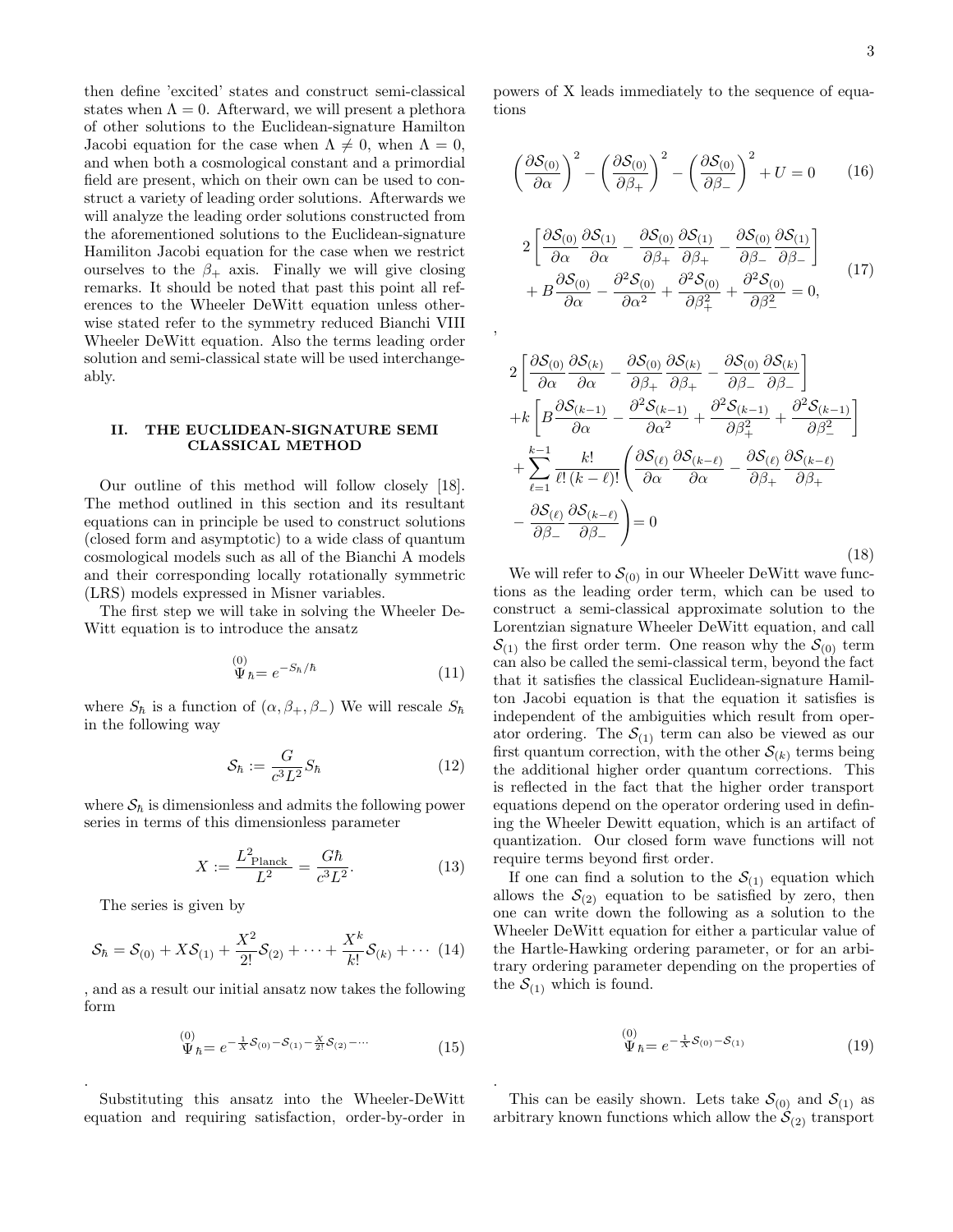equation to be satisfied by zero, then the  $k = 3$  transport equation can be expressed as

$$
2\left[\frac{\partial S_{(0)}}{\partial \alpha}\frac{\partial S_{(3)}}{\partial \alpha} - \frac{\partial S_{(0)}}{\partial \beta_{+}}\frac{\partial S_{(3)}}{\partial \beta_{+}} - \frac{\partial S_{(0)}}{\partial \beta_{-}}\frac{\partial S_{(3)}}{\partial \beta_{-}}\right] = 0 \quad (20)
$$

which is clearly satisfied by  $S_{(3)}=0$ . The  $S_{(4)}$  equation can be written in the same form as (20) and one of its solution is 0 as well, thus resulting in the  $\mathcal{S}_{(5)}$  equation possessing the same form as (20). One can easily convince oneself that this pattern continues for all of the  $k \geq 3$   $\mathcal{S}_{(k)}$  transport equations as long as the solution of the  $S_{(k-1)}$  transport equation is chosen to be 0. Thus in some situations an  $S_{(1)}$  exists which allows one to set the solutions to all of the higher order transport equations to zero, which results in the infinite sequence of transport equations generated by our ansatz to truncate to a finite sequence of equations whose solutions allow us to construct a closed form wave function satisfying the Wheeler DeWitt equation. Not all solutions to the  $S_{(1)}$ transport equation will allow the  $S_{(2)}$  transport equation to be satisfied by zero; however in our case, we were able to find  $S_{(1)}$ 's which cause the  $S_{(2)}$  transport equation to be satisfied by zero, thus allowing one to set all of the solutions to the higher order transport equations to zero as shown above. This will enable us to construct closed form solutions to the Lorentzian signature Bianchi VIII Wheeler Dewitt equation for particular Hartle Hawking ordering parameters.

To calculate 'excited' states we introduce the following ansatz.

$$
\Psi_{\hbar} = \phi_{\hbar} e^{-S_{\hbar}/\hbar} \tag{21}
$$

where

,

$$
S_{\hbar} = \frac{c^3 L^2}{G} S_{\hbar} = \frac{c^3 L^2}{G} \left( S_{(0)} + X S_{(1)} + \frac{X^2}{2!} S_{(2)} + \cdots \right)
$$

is the same series expansion as before and  $\phi_{\hbar}$  can be expressed as the following series

$$
\phi_{\hbar} = \phi_{(0)} + X\phi_{(1)} + \frac{X^2}{2!}\phi_{(2)} + \dots + \frac{X^{k(*)}}{k!}\phi_{(k)} + \dots
$$
\n(22)

with X being the same dimensionless quantity as before. Inserting  $(21)$  with the expansions given by  $(14)$  and  $(22)$ into the Wheeler DeWitt equation and by matching equations in powers of X leads to the following sequence of equations.

$$
-\frac{\partial \phi_{(0)}}{\partial \alpha} \frac{\partial S_{(0)}}{\partial \alpha} + \frac{\partial \phi_{(0)}}{\partial \beta_+} \frac{\partial S_{(0)}}{\partial \beta_+} + \frac{\partial \phi_{(0)}}{\partial \beta_-} \frac{\partial S_{(0)}}{\partial \beta_-} = 0, \quad (23)
$$

$$
-\frac{\partial \phi_{(1)}}{\partial \alpha} \frac{\partial S_{(0)}}{\partial \alpha} + \frac{\partial \phi_{(1)}}{\partial \beta_+} \frac{\partial S_{(0)}}{\partial \beta_+} + \frac{\partial \phi_{(1)}}{\partial \beta_-} \frac{\partial S_{(0)}}{\partial \beta_-} + \left( -\frac{\partial \phi_{(0)}}{\partial \alpha} \frac{\partial S_{(1)}}{\partial \alpha} + \frac{\partial \phi_{(0)}}{\partial \beta_+} \frac{\partial S_{(1)}}{\partial \beta_+} + \frac{\partial \phi_{(0)}}{\partial \beta_-} \frac{\partial S_{(1)}}{\partial \beta_-} \right) + \frac{1}{2} \left( -B \frac{\partial \phi_{(0)}}{\partial \alpha} + \frac{\partial^2 \phi_{(0)}}{\partial \alpha^2} - \frac{\partial^2 \phi_{(0)}}{\partial \beta_+^2} - \frac{\partial^2 \phi_{(0)}}{\partial \beta_-^2} \right) = 0,
$$
\n(24)

$$
-\frac{\partial \phi_{(k)}}{\partial \alpha} \frac{\partial S_{(0)}}{\partial \alpha} + \frac{\partial \phi_{(k)}}{\partial \beta_{+}} \frac{\partial S_{(0)}}{\partial \beta_{+}} + \frac{\partial \phi_{(k)}}{\partial \beta_{-}} \frac{\partial S_{(0)}}{\partial \beta_{-}} + k \left( -\frac{\partial \phi_{(k-1)}}{\partial \alpha} \frac{\partial S_{(1)}}{\partial \alpha} + \frac{\partial S_{(1)}}{\partial \beta_{+}} \frac{\partial S_{(1)}}{\partial \beta_{+}} + \frac{\partial \phi_{(k-1)}}{\partial \beta_{-}} \frac{\partial S_{(1)}}{\partial \beta_{-}} \right) + \frac{k}{2} \left( -B \frac{\partial \phi_{(k-1)}}{\partial \alpha} + \frac{\partial^{2} \phi_{(k-1)}}{\partial \alpha^{2}} - \frac{\partial^{2} \phi_{(k-1)}}{\partial \beta_{+}^{2}} - \frac{\partial^{2} \phi_{(k-1)}}{\partial \beta_{-}^{2}} \right) - \sum_{\ell=2}^{k} \frac{k!}{\ell! \, (k-\ell)!} \left( \frac{\partial \phi_{(k-\ell)}}{\partial \alpha} \frac{\partial S_{(\ell)}}{\partial \alpha} - \frac{\partial \phi_{(k-\ell)}}{\partial \beta_{+}} \frac{\partial S_{(\ell)}}{\partial \beta_{+}} - \frac{\partial \phi_{(k-\ell)}}{\partial \beta_{-}} \frac{\partial S_{(\ell)}}{\partial \beta_{-}} \right) = 0.
$$
\n(25)

It can be seen from computing  $\frac{d\phi_{(0)}(\alpha,\beta_{+},\beta_{-})}{dt}$  $\dot{\alpha}\frac{\partial\phi_{(0)}}{\partial\alpha}\quad+\quad\dot{\beta_{+}}\frac{\partial\phi_{(0)}}{\partial\beta_{+}}$  $\frac{\partial \phi_{(0)}}{\partial \beta_+}$  +  $\dot{\beta_-} \frac{\partial \phi_{(0)}}{\partial \beta_-}$ ∂β<sup>−</sup> , and inserting (4.9, 4.18 – 4.20) from [18] that  $\phi_{(0)}$  is a conserved quantity under the flow of  $S_0$ . This means any function  $F(\phi_{(0)})$  is also a solution of equation (26). Wave functions constructed from these functions of  $\phi_0$  are only physical if they are smooth and globally defined. Beyond the semi-classical limit, if smooth globally defined solutions can be proven to exist for the higher order  $\phi$  transport equations then one can construct a family of 'excited' states and take a superposition of them like in ordinary quantum mechanics.

Our 'excited' states  $\Psi_{\hbar} = \phi_{\hbar} e^{-S_{\hbar}/\hbar}$  qualitatively possess the same form as excited states for the quantum harmonic oscillator  $\psi_n(x)$  =  $H_n\left(\sqrt{\frac{m\omega}{\hbar}}x\right)\frac{1}{\sqrt{2^n}}$  $\frac{1}{2^n n!} \left(\frac{m\omega}{\pi\hbar}\right)^{1/4} e^{-\frac{m\omega x^2}{2\hbar}}, \quad \text{where} \quad H_n \quad \text{are}$ the Hermite polynomials in which n is a positive integer which specifies its form. Because the solutions of the  $\phi_{(0)}$  equation are quantities conserved along the flow generated by  $\mathcal{S}_{(0)}$ , any multiple  $\phi_{(0)}^n$  also satisfies equation (26). On purely physical grounds the amount of numbers required to specify an 'excited' state equals the number of excitable degrees of freedom present. For Bianchi A models with non dynamical matter sources that amounts to two numbers corresponding to the two anistropic degrees of freedoms. As a result our  $\phi_{(0)}$ which distinguishes our 'excited' states from 'ground' states has the following form  $\prod_{i=1}^n f^{m_i} (\alpha, \beta_+, \beta_-)_i$ ; where  $f(\alpha, \beta_+, \beta_-)_i$  are independent conserved quantities satisfying equation (26) which are raised to the power  $m_i$ , and n is the number of excitable degrees of freedom. If all of the  $f(\alpha, \beta_+, \beta_-)_i$ 's vanish at some point or points in minisuperspace then to ensure that our wave function is smooth and globally defined we must restrict  $m_i$  to be positive integers which results in our 'excited' states being 'bound' states just like the quantum harmonic oscillator. This discretization of the quantities that are used to denote our 'excited' states is the mathematical manifestation of quantization one would expect excited states to possess. If none of our conserved quantities  $f(\alpha, \beta_+, \beta_-)_i$  vanish in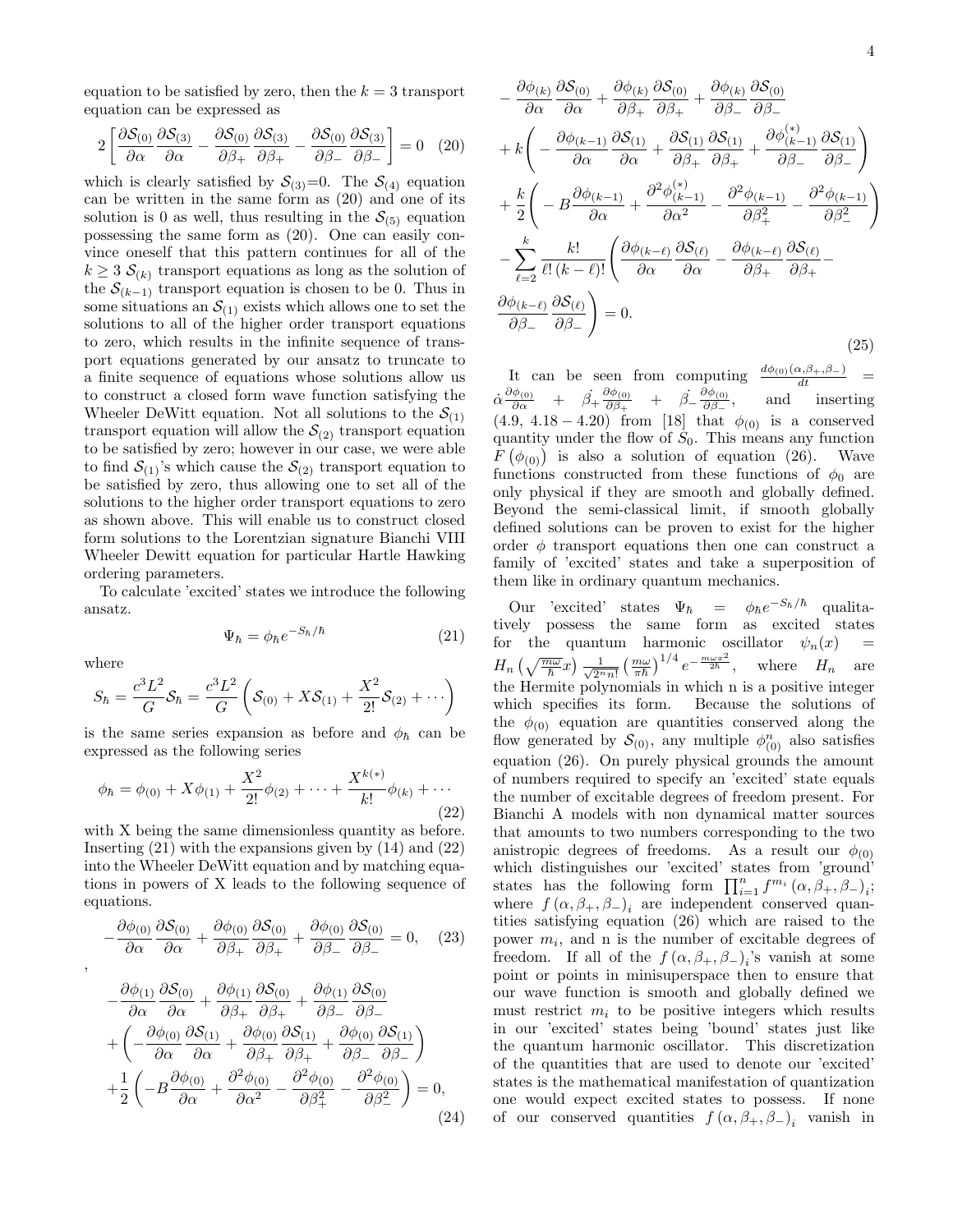minisuperspace than our 'excited' states are 'scattering' states akin to the quantum free particle and  $m_i$  can be any real or complex number. It is also possible that only some  $f(\alpha, \beta_+, \beta_-)_i$ 's vanish while the other do not, in this case our 'excited' states are a hybrid of 'bound' and 'scattering' states which means some degrees of freedoms are 'bound' while other are 'scattering'. This is the case for the quantum Bianchi VIII models we will analyze in this paper. Additional information for why we can call the above 'excited' states despite them being solutions to an equation which does not have the same form as the Schrödinger equation can be found in  $[18]$ . In what follows we will set  $L = 1$ ,  $c = 1$ ,  $G = 1$  and  $\hbar = 1$ .

## III. SOLUTIONS FOR WHEELER DEWITT EQUATION WITH B= $\pm~2\sqrt{33}$

The leading order terms for all of our solutions in this section were first computed by O. Obregn, J. and Socorro [19] and are the following

$$
S_{(0)} := \pm \frac{1}{6} e^{2\alpha - 4\beta_+} \left( 2e^{6\beta_+} \cosh\left(2\sqrt{3}\beta_-\right) - 1\right). \tag{26}
$$

Starting with the above pair of solutions to the Bianchi VIII Euclidean-signature Hamilton Jacobi equation, O. Obregn, J. and Socorro [19] found the following two solutions to the Bianchi VIII Wheeler DeWitt equation for Hartle Hawking parameters  $B = 6$  and  $B = -6$  respectively

$$
\psi_{\mp} := e^{6\alpha \mp \mathcal{S}_{(0)}} \tag{27}
$$

$$
\psi_{\mp} := e^{\mp \mathcal{S}_{(0)}}.\tag{28}
$$

In terms of the formalism presented in the previous section these two solutions have the following  $S_{(1)}$  term or quantum correction

$$
S_{(1)} := -\frac{1}{2}(B+6)\alpha
$$
 (29)

(30)

which at ordering parameters  $B = \pm 6$  cause the source term of the  $S_{(2)}$  equation to vanish, allowing one to construct closed form solutions  $\overline{\Psi}_{\hbar} = e^{\mp \frac{1}{X} S_{(0)} - S_{(1)}}$  to the Wheeler Dewitt equation. To construct new solutions we need to find a different  $\mathcal{S}_{(1)}$ . The  $\mathcal{S}_{(1)}$  equation we need to solve is the following

$$
2e^{6\beta_{+}}\cosh\left(2\sqrt{3}\beta_{-}\right)\left(2\frac{\partial S_{(1)}}{\partial\alpha} - 2\frac{\partial S_{(1)}}{\partial\beta_{+}} + B + 6\right) - 2\frac{\partial S_{(1)}}{\partial\alpha} - 4\sqrt{3}e^{6\beta_{+}}\frac{\partial S_{(1)}}{\partial\beta_{-}}\sinh\left(2\sqrt{3}\beta_{-}\right) - 4\frac{\partial S_{(1)}}{\partial\beta_{+}} - B - 6 = 0.
$$

Because there are no explicit functions of  $\alpha$  in our transport equation we can seek solutions which have the

form  $S_{(1)} = x1\alpha + f(\beta_+, \beta_-)$ , where x1 is an arbitrary real or complex number. Inserting this into our transport equation yields the following

$$
2e^{6\beta_{+}}\cosh\left(2\sqrt{3}\beta_{-}\right)\left(-2\frac{\partial f_{(1)}}{\partial\beta_{+}}+B+2x1+6\right)-4\frac{\partial f_{(1)}}{\partial\beta_{+}}-4\sqrt{3}e^{6\beta_{+}}\sinh\left(2\sqrt{3}\beta_{-}\right)\frac{\partial f_{(1)}}{\partial\beta_{-}}-B-2x1-6=0.
$$
\n(31)

This is a non homogeneous transport equation with variable coefficients. This can be solved using a computer algebraic systems such as Mathematica or by applying a change of variables to turn this equation into a homogeneous transport equation and applying standard textbook techniques. A solution to this equation is

$$
f := \frac{1}{8} (B + 2x1 + 6) \left( \log \left( \sinh \left( 2\sqrt{3}\beta_{-} \right) \right) - 2\beta_{+} \right) \tag{32}
$$

which allows us to construct the following family of solutions to the  $S_{(1)}$  transport equation

$$
S_{(1)} := x1\alpha + f
$$
  

$$
f := \frac{1}{8}(B + 2x1 + 6) \left( \log \left( \sinh \left( 2\sqrt{3}\beta_{-} \right) \right) - 2\beta_{+} \right).
$$
  
(33)

The previous  $S_{(1)}$ 's (29) which correspond to the closed form solutions found by O. Obregn, and J. Socorro are a subset of  $(33)$  as can be seen by setting  $x1 =$  $-\frac{1}{2}(6+B)$ . When this more general solution is inserted into the  $\mathcal{S}_{(2)}$  transport equation its source term vanishes when  $(x1 = 0, B = -6)$ ,  $(x1 = -6, B = 6)$ , and  $(x1 = -7 \pm \sqrt{33}, B = \pm 2\sqrt{33})$ . The closed form so- $\begin{array}{lll}\n\text{(11)} & -7 \pm \sqrt{33}, D \pm \sqrt{23}, \text{ } \\
\text{lutions corresponding to } (x1 = -7 + \sqrt{33}, B \pm -2)\n\end{array}$ ding to  $(x1 = -7 + \sqrt{33}, B = -2\sqrt{33})$ and  $(x_1 = -7 - \sqrt{33}, B = 2\sqrt{33})$  are our new solutions, and they take the following forms respectively

$$
\psi_{\mp} := e^{\left(7 - \sqrt{33}\right)\alpha - 2\beta_{+} \mp \mathcal{S}_{(0)}} \sinh\left(2\sqrt{3}\beta_{-}\right) \tag{34}
$$

$$
\psi_{\mp} := e^{(7+\sqrt{33})\alpha - 2\beta_{+} - \mp \mathcal{S}_{(0)}} \sinh\left(2\sqrt{3}\beta_{-}\right). \tag{35}
$$

From now on we will only analyze solutions corre-From now on we will only analyze solutions corresponding to the pair  $(x1 = -7 + \sqrt{33}, B = -2\sqrt{33})$  because as it can be seen from the above equations, qualitatively the behavior of both of these solutions are practically identical. What we shall do below can be exactly tically identical. What we shall do below ca<br>duplicated for the ordering parameter  $2\sqrt{33}$ 

As one can already see our 'ground' state solutions  $\psi_{\pm 1}$  blur the line between 'ground' and 'excited' states because they has the following form  $\Psi_{\hbar} = \phi_{\hbar} e^{-S_{\hbar}/\hbar}$ , where  $\phi_{\hbar} = \sinh (2\sqrt{3}\beta_-)$ , despite originating from solving the 'ground' state sequence of transport equations. This is because the homogeneous form of the  $\mathcal{S}_{(1)}$  transport equation is identical to the  $\phi_{(0)}$  'exicted' state transport equation. Thus, one can begin constructing 'excited' states from the  $S_{(1)}$  equation by adding the homogeneous solution to its inhomogeneous solution. As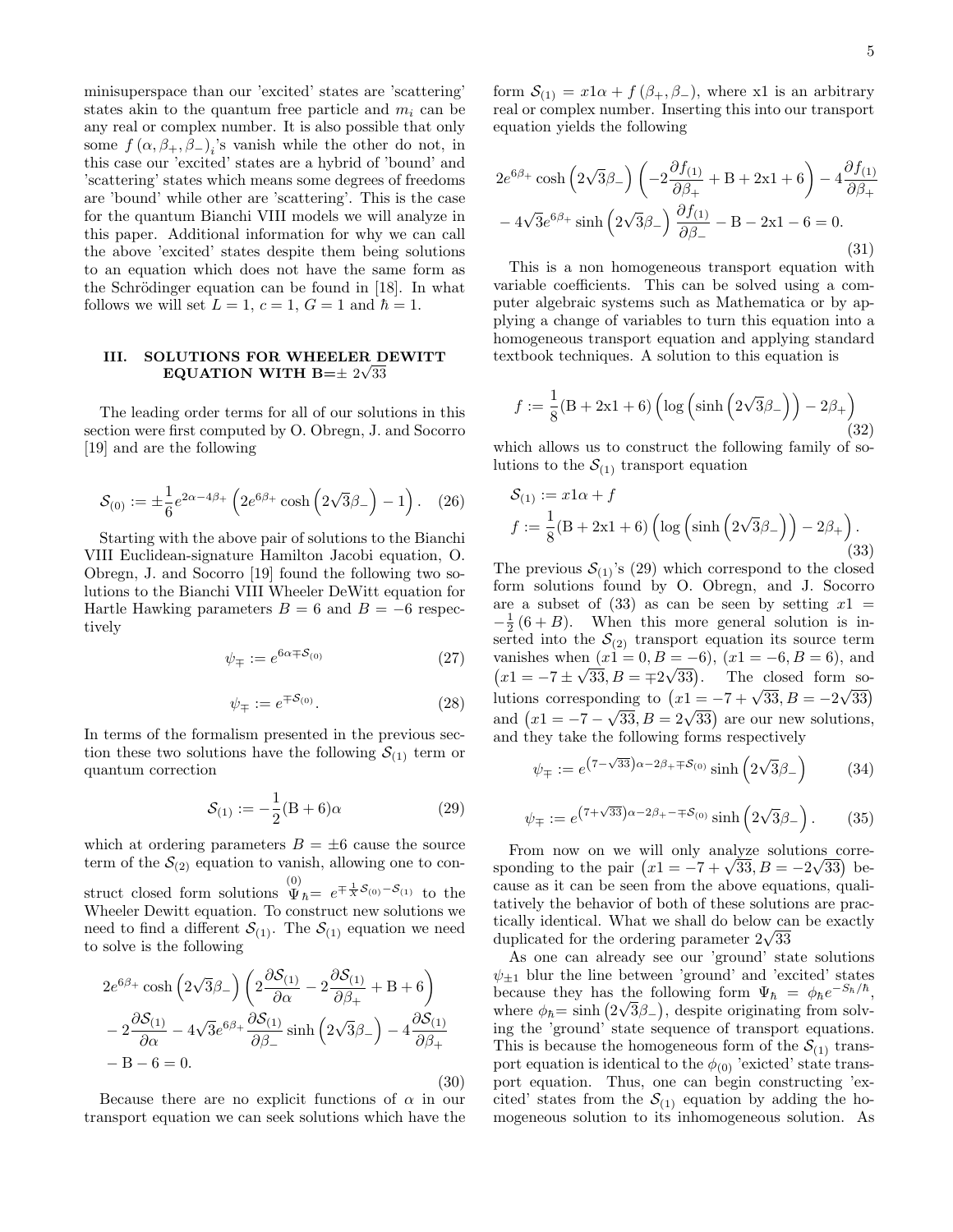a result one can be tempted to interpret 'excited' states in Wheeler Dewitt quantum cosmology as semi-classical 'ground' states with additional quantum corrections attached to them, assuming the term 'ground' state is appropriate at all to begin with.

This ambiguity is a result of us not having a rigorous understanding of what constitutes 'ground' states as opposed to 'excited' states in quantum cosmology yet. Ultimately to differentiate between 'ground' and 'excited' states we will appeal to their qualitative features such as having multiple local max/mins or peaks, and their mathematical manifestation of quantization or discreteness.

To construct additional closed form solutions we can solve equation (23) which will give us the homogeneous solutions to (17)

$$
-2e^{6\beta_{+}}\cosh\left(2\sqrt{3}b\right)\left(\frac{\partial\phi}{\partial\alpha}-\frac{\partial\phi}{\partial\beta_{+}}\right)+\frac{\partial\phi}{\partial\alpha}
$$
  
+2\sqrt{3}e^{6\beta\_{+}}\frac{\partial\phi}{\partial\beta\_{-}}\sinh\left(2\sqrt{3}\beta\_{-}\right)+2\frac{\partial\phi}{\partial\beta\_{+}}=0. (36)

The solutions of this equation are functions which are conserved along the flow generated by  $S_{(0)}$ . An easy way to find solutions to this equation is to modify the known solutions to the Bianchi IX analogue of this equation(36) which were computed by Joseph Bae [20], and are

$$
\phi_{IX,0}^1 := \frac{1}{6} e^{4\alpha - 2\beta_+} \left( e^{6\beta_+} - \cosh\left(2\sqrt{3}\beta_-\right) \right) \tag{37}
$$

$$
\phi_{IX,0}^2 := \frac{1}{2\sqrt{3}} e^{4\alpha - 2\beta_+} \sinh\left(2\sqrt{3}\beta_-\right),\tag{38}
$$

where the superscripts delineate the two conserved quantities.

The modification we will apply to the above solutions to the Bianchi IX  $\phi_0$  equation will be determined by comparing the  $S_{(0)}$  terms of the diagonalized Bianchi VIII models to the diagonalized Bianchi IX models. If we compare  $\pm \frac{1}{6}e^{2\alpha-4\beta_{+}}$   $\left(2e^{6\beta_{+}}\cosh\left(2\right)$ √  $\frac{3}{5}(-2e^{6\beta_+}\cosh(2\sqrt{3}\beta_-)-1)$  to  $\pm \frac{1}{6}e^{2\alpha-4\beta_{+}}\left(2e^{6\beta_{+}}\cosh\left(2\sqrt{3}\beta_{-}\right)+1\right)$  we see that mathematically the only difference between these two expressions is that they share opposite signs for their  $e^{-4\beta_+}$ term. Thus we can make an educated guess, and insert the following pair of expressions into equation (36)

$$
\phi_0^1 := \frac{1}{6} e^{4\alpha - 2\beta_+} \left( e^{6\beta_+} + \cosh\left(2\sqrt{3}\beta_-\right) \right) \tag{39}
$$

$$
\phi_0^2 := \frac{1}{2\sqrt{3}} e^{4\alpha - 2\beta_+} \sinh\left(2\sqrt{3}\beta_-\right). \tag{40}
$$

As the reader can verify this pair satisfies (36) and is conserved along the flow generated (26). We will now denote our two independent conserved quantities as

$$
C := \frac{1}{6}e^{4\alpha - 2\beta_+} \left( e^{6\beta_+} + \cosh\left(2\sqrt{3}\beta_-\right) \right) \tag{41}
$$

$$
S := \frac{1}{2\sqrt{3}} e^{4\alpha - 2\beta_+} \sinh\left(2\sqrt{3}\beta_-\right) \tag{42}
$$

and take advantage of the fact that any function of a conserved quantity is also a conserved quantity by expressing our  $\phi_0$  as

$$
\phi_0 = S^{m1} C^{m2}.\tag{43}
$$

The reader should keep in mind that we could have chosen any function of our aforementioned conserved quantities to be our  $\phi_0$ . We choose this particular form for our  $\phi_0$  so that it can conform to the ansätze which are given in [18] [21].

The parameters  $(m_1, m_2)$  can plausibly be interpreted as graviton excitation numbers[22] for the ultra long wavelength gravitational wave modes embodied in the  $(\beta_+, \beta_-)$  anisotropic degrees of freedom. In the  $\beta$  plane  $C_{(0)}$  does not vanish while  $S_{(0)}$  does. This means in order to have globally defined wave functions we must restrict  $m1$  to be positive integers only while  $m2$  can be any real or complex number. This is very peculiar, if we go back to our chosen Bianchi IX conserved quantities (37) and (38), we that they both vanish in the  $\beta$  plane, which means that  $m1$  and  $m2$  are forced to be positive integers to assure that 'excited' states are globally defined and smooth. This quantization of both  $m_1$  and  $m_2$  due to the requirement of having a globally defined wave function is the main reason we call states of the form (21) 'excited' states because they are discretized in the same manner as bound states in ordinary quantum mechanics, which are denoted by positive integers  $n_i$ . However, for the Bianchi VIII case we have one conserved quantity which does not vanish in the  $\beta$  plane, while another does vanish, this means our 'excited' states as they are currently formulated are some hybrid of a scattering state and a bound state. We will move forward with our analysis while acknowledging that there are some profound differences between 'excited' states of the Bianchi IX models and the Bianchi VIII models. We will now use our conserved quantity to construct 'excited' states which have the same form as (21)

 $\Psi_{\mp} := S^{m_1} C^{m_2} e^{\frac{1}{2}\alpha(B+6)\mp S_{(0)}}$  (44)

where we used the  $S_{(1)}$  in equation (29).

By inserting  $(44)$  into the Wheeler DeWitt equation we see that for ordering parameters  $\pm 2\sqrt{33}$  it is satisfied when  $m_1 = 0$  and  $m_2 = 1$ , and vice versa. This results in more closed form solutions, one of which for ordering √ parameter −2 33 is given below

$$
\Psi_{\mp} := e^{(7-\sqrt{33})\alpha - 2\beta_{+} \mp \mathcal{S}_{(0)}} \left( e^{6\beta_{+}} + \cosh\left(2\sqrt{3}\beta_{-}\right) \right). \tag{45}
$$

Because the Wheeler DeWitt equation is linear we can construct additional closed form solutions by taking linear combinations of the above solutions. Doing so results in the following family of exact solutions

$$
\Psi_{\cdot} = a_1 \psi_{-} + a_2 \psi_{+} + a_3 \Psi_{-} + a_4 \Psi_{+} \tag{46}
$$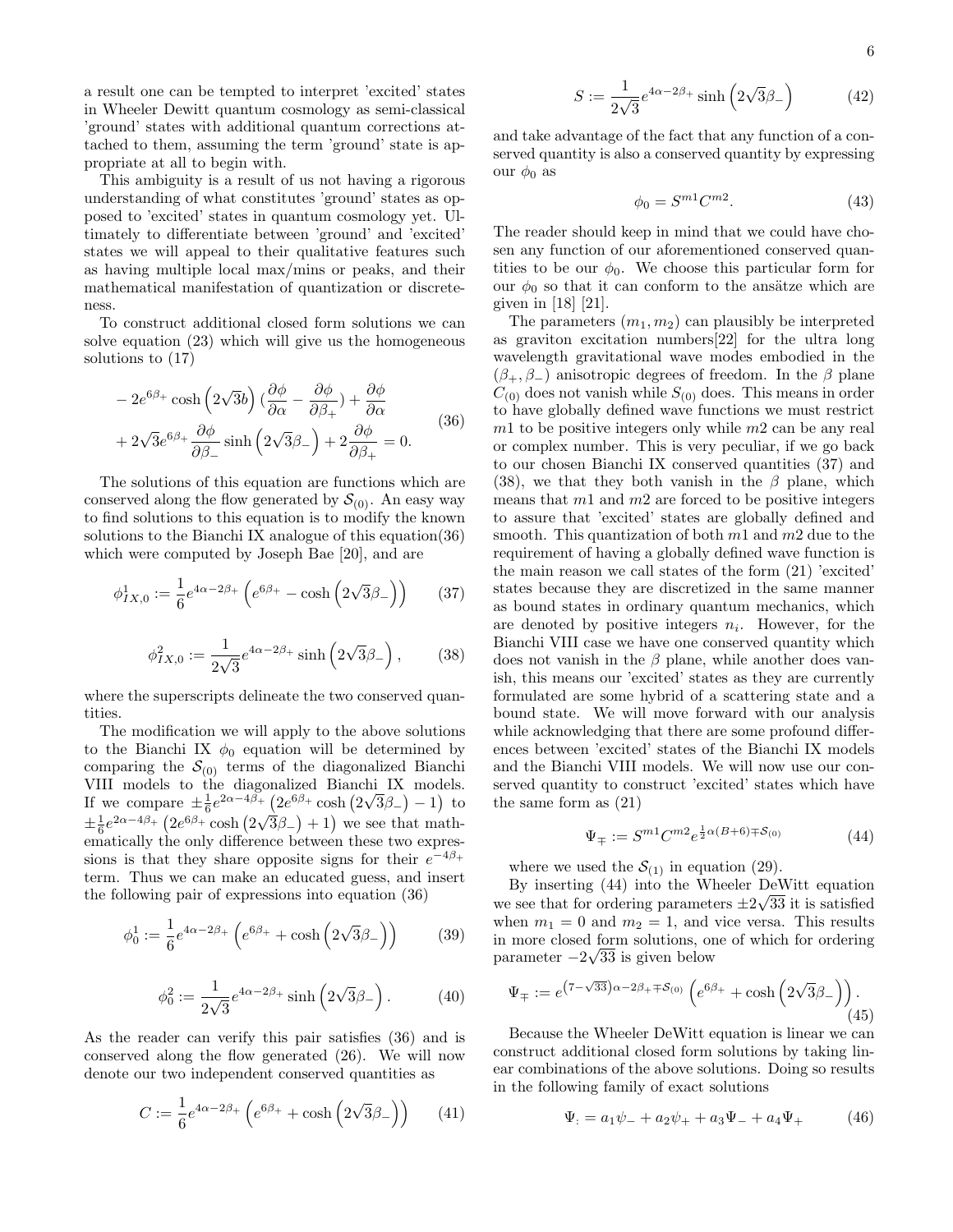where  $a_i$  can be any arbitrary real or complex number.

Before we move forward, we have to address the pathologies present in our Bianchi VIII wave functions. When (26) is exponentiated, it results in a wave function which runs off to infinity when  $\beta_+$  grows without bound in either direction depending on the sign of (26). This results in a wave function which isn't normalizable when it is integrated over all of  $\beta$  space at a fixed  $\alpha$ , which is in contrast to the Bianchi IX wave functions computed in [23] [20]. Those wave functions are normalizable at fixed values of  $\alpha$  which opens them up to be admittingly naively interpreted in terms of how likely a Bianchi IX universe is to have a given level of anisotropy dictated by the  $\beta$  variables at a particular value of  $\alpha$ . The plots we will show are in a region of the  $\beta$  plane where our wave functions look like 'excited' states for a particular range of  $\alpha$ .

If we only consider the semi classical limit

$$
\Psi_{\mp} := S^{m1} C^{m2} e^{\mp \mathcal{S}_{(0)}} \tag{47}
$$

We find an interesting 'excited' state which illustrates the previously mentioned points about ambiguity in what constitutes an 'excited state.

If we choose  $m_1 = 2$  and  $m_2 = -4$ , and plot  $\Psi^2$  for  $\alpha =$ −3 we obtain a wave function which has some qualitative features of an 'excited' state. However, if we plot the same wave function for  $\alpha = 0$  we see that those 'excited' state qualitative features are no longer present, and the interpretation of this state become difficult to ascertain. This is displayed in figure 1 and 2.



FIG. 2.  $\alpha = 0$ 

For  $\alpha = -3$  we see two localized maximums while for  $\alpha = 0$ , we see no localized extremums. Rather the wave function is increasing without bound as  $\beta_+$  approaches negative infinity. Because the goal of this paper is to solely report solutions, whether exact or approximate to the Bianchi VIII Wheeler DeWitt equation, we will leave the interpretation of these exotic looking wave functions for a future work.

## IV. LEADING ORDER SOLUTIONS WITH MATTER SOURCES ( $\Lambda \neq 0$  AND PRIMORDIAL MAGNETIC FIELD) AND WITHOUT MATTER

The author has found six solutions to the following Bianchi VIII Euclidean-signature Hamilton Jacobi equation

$$
\left(\frac{\partial S_{(0)}}{\partial \alpha}\right)^2 - \left(\frac{\partial S_{(0)}}{\partial \beta_+}\right)^2 - \left(\frac{\partial S_{(0)}}{\partial \beta_-}\right)^2 + U = 0
$$
  
\n
$$
U = (f) 4e^{6\beta_+} \left(e^{6\beta_+} \sinh^2 \left(2\sqrt{3}\beta_-\right) + \cosh \left(2\sqrt{3}\beta_-\right)\right)
$$
  
\n
$$
+ \frac{2e^{6a}\Lambda}{9\pi} + 2b^2 e^{2\alpha - 4\beta_+} + f
$$
  
\n
$$
f = \frac{1}{3}e^{4\alpha - 8\beta_+},
$$
\n(48)

for the case when only a cosmological constant is present  $(b = 0)$ , where  $b^2$  is a measure of how strong the primordial magnetic field is. These solutions can be used to construct leading order solutions to the Lorentzian signature Bianchi VIII Wheeler Dewitt equation when a cosmological constant is present without any other matter sources. The six solutions are the following

$$
S^{1}_{(\pm 0)} := \pm \left( \frac{1}{6} e^{2\alpha - 4\beta_{+}} \left( 2e^{6\beta_{+}} \cosh \left( 2\sqrt{3}\beta_{-} \right) - 1 \right) + \frac{\Lambda e^{4\alpha + 4\beta_{+}}}{36\pi} \right)
$$
\n
$$
(49)
$$

$$
S_{(\pm 0)}^2 := \pm \left( \frac{1}{6} e^{2\alpha - 4\beta_+} \left( 2e^{6\beta_+} \cosh \left( 2\sqrt{3}\beta_- \right) - 1 \right) - \frac{\Lambda e^{4\alpha + 2\sqrt{3}\beta_- - 2\beta_+}}{36\pi} \right)
$$
(50)

$$
\mathcal{S}_{(\pm 0)}^3 := \pm \left( \frac{1}{6} e^{2\alpha - 4\beta_+} \left( 2e^{6\beta_+} \cosh \left( 2\sqrt{3}\beta_- \right) - 1 \right) - \frac{\Lambda e^{4\alpha - 2\sqrt{3}\beta_- - 2\beta_+}}{36\pi} \right).
$$
\n(51)

The above leading order terms possess the strange property that the sign of  $\Lambda$  associated with each one of them does not identically impart the same behavior to the Wheeler DeWitt wave function  $\overset{(0)}{\Psi}_\hbar=$  $e^{-\frac{1}{X}S_{(0)}-S_{(1)}-\frac{X}{2!}S_{(2)}-\cdots}$ . This can be seen by comparing the sign of the  $\Lambda$  term in (49) to the sign of the  $\Lambda$  terms in (50) and (51).

When both a cosmological constant and a primordial magnetic field are present the author has found the following two solutions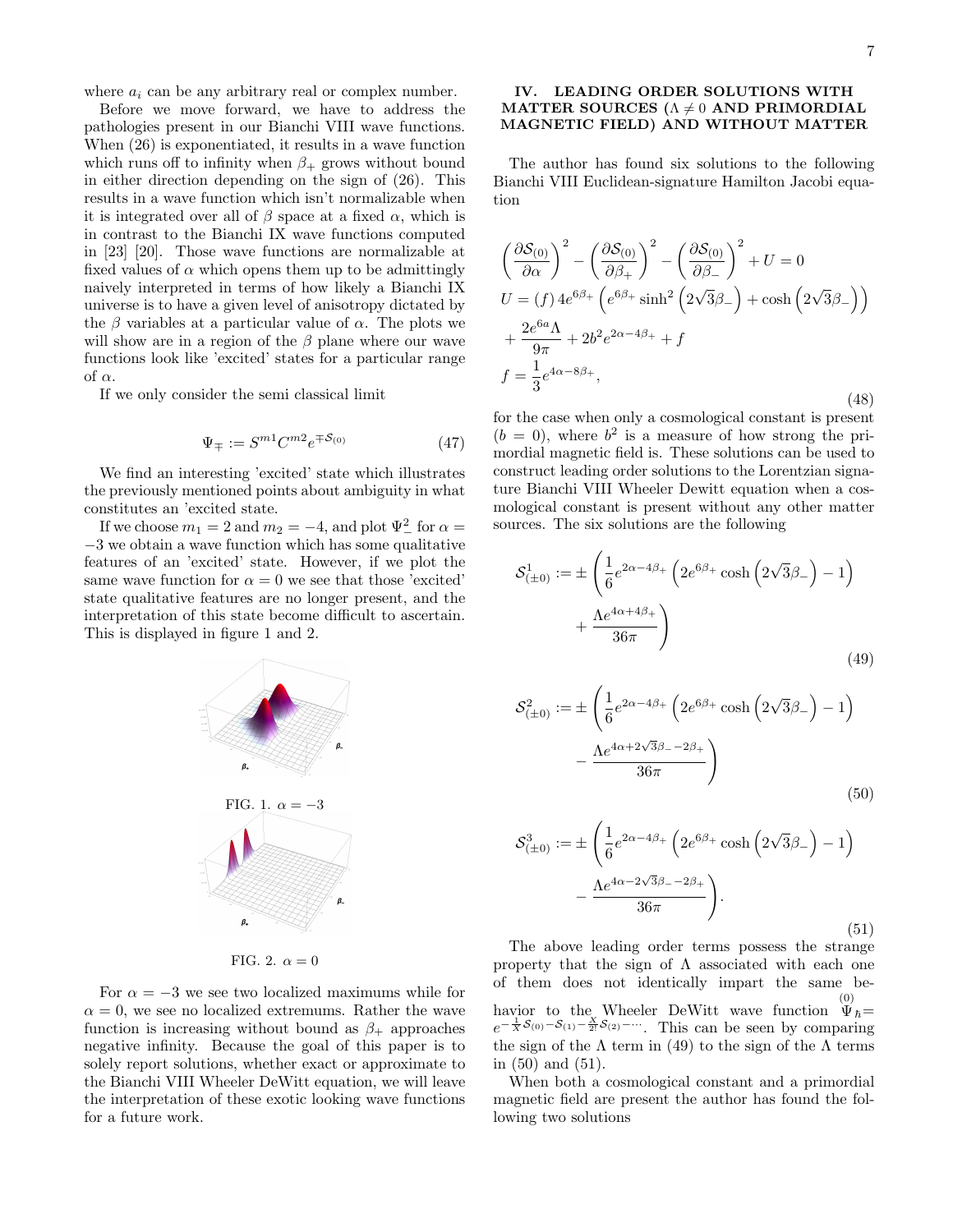$$
\mathcal{S}^{4}_{(\pm 0)} := \pm \left( \frac{1}{6} e^{2\alpha - 4\beta_{+}} \left( 2e^{6\beta_{+}} \cosh \left( 2\sqrt{3}\beta_{-} \right) - 1 \right) + b^{2}(\alpha + \beta_{+}) + \frac{\Lambda e^{4\alpha + 4\beta_{+}}}{36\pi} \right).
$$
\n(52)

The primordial nature of our magnetic field is captured by the fact that the term corresponding to it is only proportional to  $\alpha$ . As a result for  $\alpha \ll 0$  the magnetic field dominates over the cosmological constant term and the anisotropic vacuum term, however for  $\alpha >> 0$  the effects of the primordial magnetic field become negligible. It is always reassuring when certain classical properties of a theory manifest themselves in their quantum analogue.

Besides computing new leading order terms to the Wheeler DeWitt equation when a matter source is present, the author has found additional leading order terms when  $\Lambda = 0$  by inserting this ansatz

$$
S_{(0)} = \frac{1}{6}e^{2\alpha + 2\beta_{+}} \left(-e^{-6\beta_{+}} + 2\cosh 2\sqrt{3}\beta_{-}\right) + \frac{1}{3}e^{2\alpha} \left[be^{-\beta_{+}+\sqrt{3}\beta_{-}} + de^{-\beta_{+}-\sqrt{3}\beta_{-}} + ce^{2\beta_{+}}\right]
$$
(53)

into the Bianchi VIII Euclidean-signature Hamilton Jacobi equation. The author obtained this ansatz by modifying the following ansatz which was originally[24] developed to find solutions to the Bianchi IX Einstein-Hamilton-Jacobi equation

$$
S_{(0)} = \frac{1}{6}e^{2\alpha + 2\beta_{+}} \left( e^{-6\beta_{+}} + 2\cosh 2\sqrt{3}\beta_{-} \right)
$$
  
 
$$
+ \frac{1}{3}e^{2\alpha} \left[ b e^{-\beta_{+} + \sqrt{3}\beta_{-}} + d e^{-\beta_{+} - \sqrt{3}\beta_{-}} + c e^{2\beta_{+}} \right] \tag{54}
$$

. Inserting our ansatz (53) into the Bianchi VIII Euclidean-signature Wheeler DeWitt equation yields

$$
e^{3\beta_{+}-\sqrt{3}\beta_{-}}(b+cd)+e^{\sqrt{3}\beta_{-}+3\beta_{+}}(bc+d)+bd-c=0,
$$
 (55)

if we solve for  $(b, c, d)$  this results in the following 8 leading order terms

$$
S_{(0)}^{5} = \pm \left( \frac{1}{6} e^{2\alpha + 2\beta_{+}} \left( -e^{-6\beta_{+}} + 2\cosh 2\sqrt{3}\beta_{-} \right) + \frac{1}{3} e^{2\alpha} \left[ -ie^{-\beta_{+} + \sqrt{3}\beta_{-}} - ie^{-\beta_{+} - \sqrt{3}\beta_{-}} - e^{2\beta_{+}} \right] \right)
$$
\n(56)

$$
S_{(0)}^{6} = \pm \left( \frac{1}{6} e^{2\alpha + 2\beta_{+}} \left( -e^{-6\beta_{+}} + 2 \cosh 2\sqrt{3}\beta_{-} \right) + \frac{1}{3} e^{2\alpha} \left[ -ie^{-\beta_{+} + \sqrt{3}\beta_{-}} + ie^{-\beta_{+} - \sqrt{3}\beta_{-}} + e^{2\beta_{+}} \right] \right)
$$
\n(57)

$$
S_{(0)}^{7} = \pm \left( \frac{1}{6} e^{2\alpha + 2\beta_{+}} \left( -e^{-6\beta_{+}} + 2 \cosh 2\sqrt{3}\beta_{-} \right) + \frac{1}{3} e^{2\alpha} \left[ i e^{-\beta_{+} + \sqrt{3}\beta_{-}} + i e^{-\beta_{+} - \sqrt{3}\beta_{-}} - e^{2\beta_{+}} \right] \right)
$$
\n(58)

$$
S_{(0)}^{8} = \pm \left( \frac{1}{6} e^{2\alpha + 2\beta_{+}} \left( -e^{-6\beta_{+}} + 2\cosh 2\sqrt{3}\beta_{-} \right) + \frac{1}{3} e^{2\alpha} \left[ i e^{-\beta_{+} + \sqrt{3}\beta_{-}} - i e^{-\beta_{+} - \sqrt{3}\beta_{-}} + e^{2\beta_{+}} \right] \right)
$$
\n(59)

Solving for the quantum corrections associated with the leading order terms we found in this section is a formidable task. As a result we will be content to study the simpler problem of finding quantum corrections, and conserved quantities which can be our  $\phi_0$  for a select few of our leading orders terms when we restrict our wave functions to the  $\beta_+$  axis.

## V. BIANCHI VIII WAVE FUNCTIONS RESTRICTED TO THE  $\beta_+$  AXIS

We will now explore the quantum diagonalized Bianchi VIII models when our wave functions are restricted to the  $\beta_+$  axis. In other words we will explore the quantum analogue of classical states whose flow in minisuperspace initially begins on the  $\beta_+$  axis and remains solely on that axis for all values of our evolution parameter  $\tau$ .

One can easily convince oneself that (52), (56), and (58) permit flows in minisuperpsace which originate on the  $\beta_+$  axis, and remain on that axis for all values of our evolution parameter by following the straightforward analysis performed in section V of [21]. Assuming this as a given, it is important to keep in mind that despite studying wave functions whose amplitudes vanish on the  $\beta$ <sub>-</sub> axis, we are not studying the quantum LRS Bianchi VIII models. The author has compiled a large amount of preliminary results for that model and will be publishing them in due time. Even though we will be setting  $\beta_-$  = 0 for some parts of our calculation, as can be seen by referring to [21] section V the sheer existence of a  $\beta$ axis will have a noticeable effect on our solutions.

To begin our analysis we will first insert the entirety of (56) into equation (17), and take the derivatives with respect to  $\alpha$ ,  $\beta_+$ , and  $\beta_-$ . Afterwards though we will set  $\beta_-=0$  because even though we are only interested in wave functions which exist on the  $\beta_+$  axis, the contribution from the derivatives of our leading order term with respect to  $\beta$ <sub>-</sub> does not vanish when  $\beta$ <sub>-</sub> = 0. Furthermore this means we cannot compute a  $\mathcal{S}_{(2)}$  term using this method, because in order to do so we would need the full solution of the  $S_{(1)}$  equation for (56) so we can compute the value of its derivatives with respect to  $\beta$ and set  $\beta_-=0$ .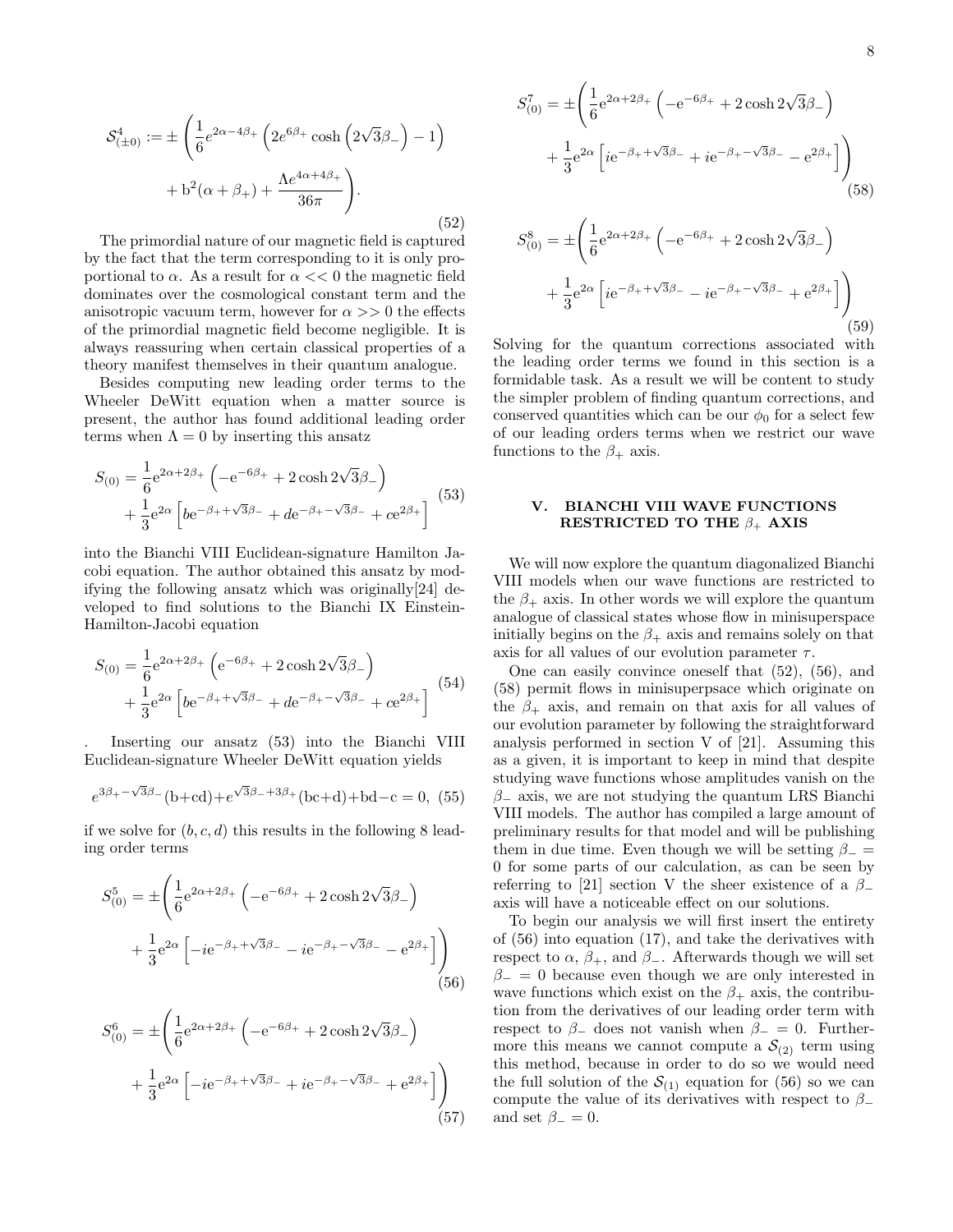The resulting equation we obtain from inserting (56) into (17) and setting  $\beta_-=0$  is

$$
4ie^{3\beta_{+}}(2\frac{\partial S_{(1)}}{\partial \alpha} + \frac{\partial S_{(1)}}{\partial \beta_{+}} + B) - 2\frac{\partial S_{(1)}}{\partial \alpha} - 4\frac{\partial S_{(1)}}{\partial \beta_{+}} \quad (60)
$$

$$
+ 12e^{6\beta_{+}} - B - 6 = 0.
$$

Because of its independence from  $\alpha$  we can choose our solution to have the form

$$
\mathcal{S}_{(1)}^5 = x1\alpha + f(B) \tag{61}
$$

where x1 can be any real or complex number. This results in a differential equation that can be easily solved in Mathematica and gives the following as our  $\mathcal{S}_{(1)}$ 

$$
S_{(1)}^{5} = \alpha x 1 + \frac{1}{8} (-2\beta_{+} (B + 2x1 + 6)
$$
  
- log (e<sup>6\beta\_{+} + 1) (B + 2x1 - 6)   
+ 2i tan<sup>-1</sup> (e<sup>3\beta\_{+}</sup>) (B + 2x1 - 6) + 8i e<sup>3\beta\_{+}</sup>). (62)</sup>

Inserting the entirety of (56) into (23), and following the same steps results in

$$
\phi_{(0)}^5 = \left(\frac{e^{4\alpha - 2\beta_+}}{(e^{3\beta_+} + i)^2}\right)^{c1}
$$
\n(63)

where c1 can be any real or complex number. However in the interest of interpreting c1 as a graviton excitation number[22] we will only consider real values of c1. To avoid obtaining any pathological solutions whose interpretation are difficult to ascertain from simply looking at their wave functions we will use the  $minus$  signed form of (56) and have  $c1 \geq 0$ . Our  $\phi_{(0)}$  (63) does not vanish for any real values of  $\alpha$  or  $\beta_+$ . Thus 'excited' states constructed from it are scattering states. Because the Wheeler DeWitt equation is linear, and we have scattering states we can take the following superposition  $\int_0^\infty dc1e^{-c1^2}\phi_{(0)}^5e^{-S_{(0,\beta_+-=0)}^5-S_{(1)}^5}$ . Two plots for our quantum Bianchi VIII scattering 'excited' state can be found in figures 3 and 4.

Using  $\alpha$  as our clock, this particular superposition of scattering states forms many peaks around values of  $\beta_+$ for  $\alpha \ll 0$ . Physically this represents a Bianchi VIII universe which can tunnel between different sharply defined states of anisotropy determined by  $\beta_+$ . However when it grows larger such as when  $\alpha >> 0$  the wave function of the Bianchi VIII universe becomes sharply peaked at a particular value of  $\beta_+$ . Physically this picture makes sense, tunneling is mainly a quantum phenomenon, thus it should strongly be associated with a universe which is spatially very small or hot and dense. The more negative  $\alpha$  is the smaller the scale factor of our Bianchi VIII universe is. Universes which have a large scale factor or



 $\alpha >> 0$  should be classical in nature, and thus have wave functions which are sharply peaked. We should stress that we are only dealing with approximate solutions with only a single quantum correction, but nonetheless these results are somewhat expected and quite interesting at the same time.

A subtle feature of our superposition is that for small  $\alpha \ll 0$  our wave function as seen in figure 3 aesthetically has the characteristics one would expect of an 'excited' state; while the wave function for  $\alpha >> 0$  has the characteristics of a 'ground' state. As we mentioned when  $\alpha \ll 0$  the universe described by the wave function in figure 3 is quantum in nature because it has a high likelihood of tunneling into another geometric configuration, while the wave function in figure 4 describes a universe classical in nature where quantum phenomena such as tunneling is exceedingly unlikely. Thus it is possible that the excited/ground state dichotomy that is well defined in ordinary quantum mechanics is not the best approach to delineate states in Wheeler DeWitt quantum cosmology because states that behave as 'excited' states for a certain range of  $\alpha$  can also behave as 'ground' states in another range of  $\alpha$ . Perhaps a more useful way to distinguish states is by whether or not they permit a quantum mechanical universe where tunneling is a common phenomenon for some range of the parameters that the state depends on. The question of how we distinguish the eigenstates of an operator with vanishing eigenvalues  $\mathcal{H}_{\perp}\Psi=0$  is one that deserves to be investigated further.

We will skip applying the same analysis to (58) because the wave function we would obtain behaves very similarly to the one we just studied. For (52) we will only study the semi-classical limit. If we insert (52) into equation (23) and solve the PDE which results when  $\beta_-\,$  is set to zero one obtains the following  $\phi_0$ 

$$
\phi_{(0)}^4 = (e^{2\alpha - 2\beta_+} (\Lambda e^{4\alpha + 8\beta_+} + 9\pi e^{2\alpha + 6\beta_+} + 9\pi e^{2\alpha} + 27b^2 \pi e^{4\beta_+}) )^{\text{cl}}.
$$
\n(64)

Because  $b^2$  is always positive our 'excited' states ob-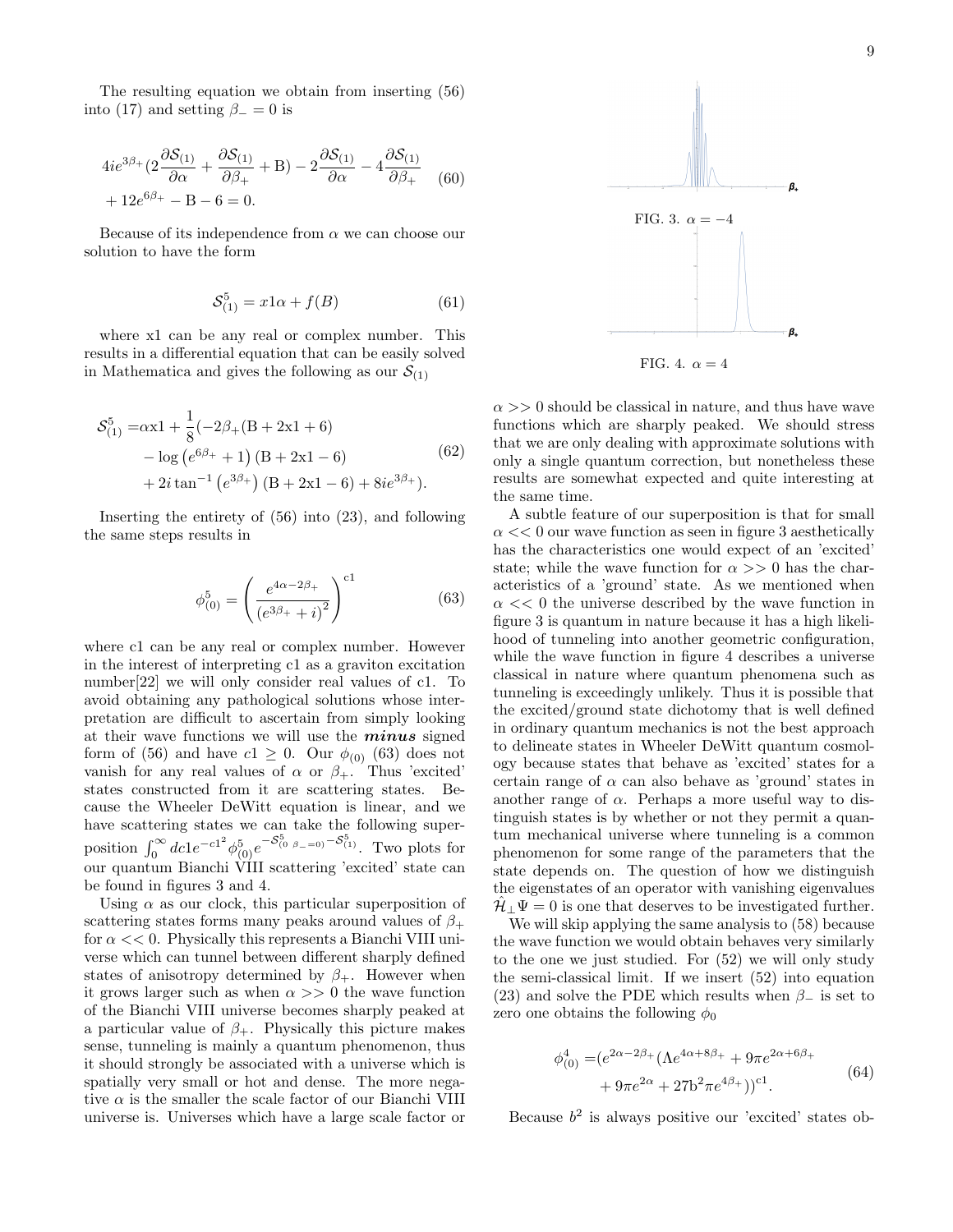tained from this family of conserved quantities are bound states when  $\Lambda < 0$  and scattering states when  $\Lambda > 0$ . If we plot  $\phi^4_{(0)}e^{-S_{(0.52 \beta=-0)}}$  where our semi-classical term is the minus sign variation of (52) we obtain the following two interesting pictures.



When the strength of our magnetic field is zero the Bianchi VIII universe described by this wave function for  $\alpha = \frac{1}{2}$  can tunnel between two sharply peaked geometric configurations. However, when the primordial magnetic field is turned on it causes this particular Bianchi VIII universe to peak sharply at a particular value of  $\beta_+$ . A stronger primordial magnetic field results in an universe with a less "fuzzy", or in other words a more definitive geometric configuration. These results for a Bianchi VIII universe with a cosmological constant and a primordial magnetic field restricted to the  $\beta_+$  axis are similar to what the author obtained when he studied the diagonalized quantum Bianchi IX models under the same circumstances.

#### VI. FINAL REMARKS

The quantum cosmology of the Bianchi VIII models have been seldom studied compared to the quantum cosmology of the Bianchi IX models[10, 11, 20, 21, 25–27]; however recent work has been undertaken in studying the quantum cosmology of the Bianchi VIII LRS model [28]. As previously mentioned the author himself has amassed preliminary results for the quantum Bianchi VIII LRS model which he will publish in due time, including solutions for arbitrary Hartle Hawking ordering parameter when stiff matter is present. Furthermore, using the Euclidean-signature semi classical he has amassed results for Bianchi VII, II, and I models with a cosmological constant which will also be published in due time.

In this paper, we expanded the literature on the quantum cosmology of the diagonalized Bianchi VIII models by finding new closed form solutions to its corresponding Wheeler DeWitt equation for Hartle Hawking ordering parameters  $B = \pm 2\sqrt{33}$  using the Euclidean-signature semi classical method. In addition, we were able to define 'ground' states and 'excited' states for the quantum Bianchi VIII models and show that these 'excited' states are a hybrid of scattering states and bound states. We also found a plethora of solutions for the Bianchi VIII Euclidean-signature Hamilton Jacobi equation for the case when  $\Lambda \neq 0$  and an aligned primordial magnetic field is present, and when  $\Lambda = 0$  which on their own can be used to construct leading order/semi-classical solutions to the Lorentzian-signature Bianchi VIII symmetry reduced Wheeler Dewitt equation. We then obtained some interesting plots of scattering states when we restricted the study of our wave function to the  $\beta_+$  axis. The results in this paper greatly expand our ability to analyze the quantum cosmology of the diagonalized Bianchi VIII model and the author greatly looks forward to see what physics can be extrapolated from the mathematical results in this paper. Furthermore the potential applications of the Euclidean-signature semi classical method to problems in quantum cosmology and beyond are quite vast. As a result the author very much looks forward to seeing what future applications of this method will produce.

## VII. ACKNOWLEDGMENTS

I am grateful to Professor Vincent Moncrief for valuable discussions at every stage of this work. I would also like to thank George Fleming for facilitating my ongoing research in quantum cosmology. Daniel Berkowitz acknowledges support from the United States Department of Energy through grant number DE-SC0019061. I also must thank my aforementioned parents.

- [1] A. Ashtekar, Physical Review Letters 57, 2244 (1986).
- [2] A. Ashtekar, Physical Review D 36, 1587 (1987).
- [3] T. Thiemann, Classical and Quantum Gravity 23, 2211 (2006).
- [4] J. Maldacena, International journal of theoretical physics 38, 1113 (1999).
- [5] B. S. DeWitt, Physical Review 160, 1113 (1967).
- [6] R. Arnowitt, S. Deser, and C. W. Misner, Physical Review 116, 1322 (1959).
- [7] G. Calcagni, *Classical and quantum cosmology*. Berlin, Germany (Springer, 2017, p. 432-431).
- [8] J. B. Hartle and S. W. Hawking, Physical Review D 28, 2960 (1983).
- [9] M. Ryan and L. Shepley, Relativistic Homogeneous Cosmology (Princeton, NJ: Princeton University Press, 1975).
- [10] C. W. Misner, Physical Review **186**, 1319 (1969).
- [11] C. W. Misner, Physical Review Letters **22**, 1071 (1969).
- [12] C. Uggla, M. Bradley, and M. Marklund, Classical and Quantum Gravity 12, 2525 (1995).
- [13] R. B. Griffiths, Journal of Statistical Physics 36, 219 (1984).
- [14] D. Bohm, Physical review **85**, 166 (1952).